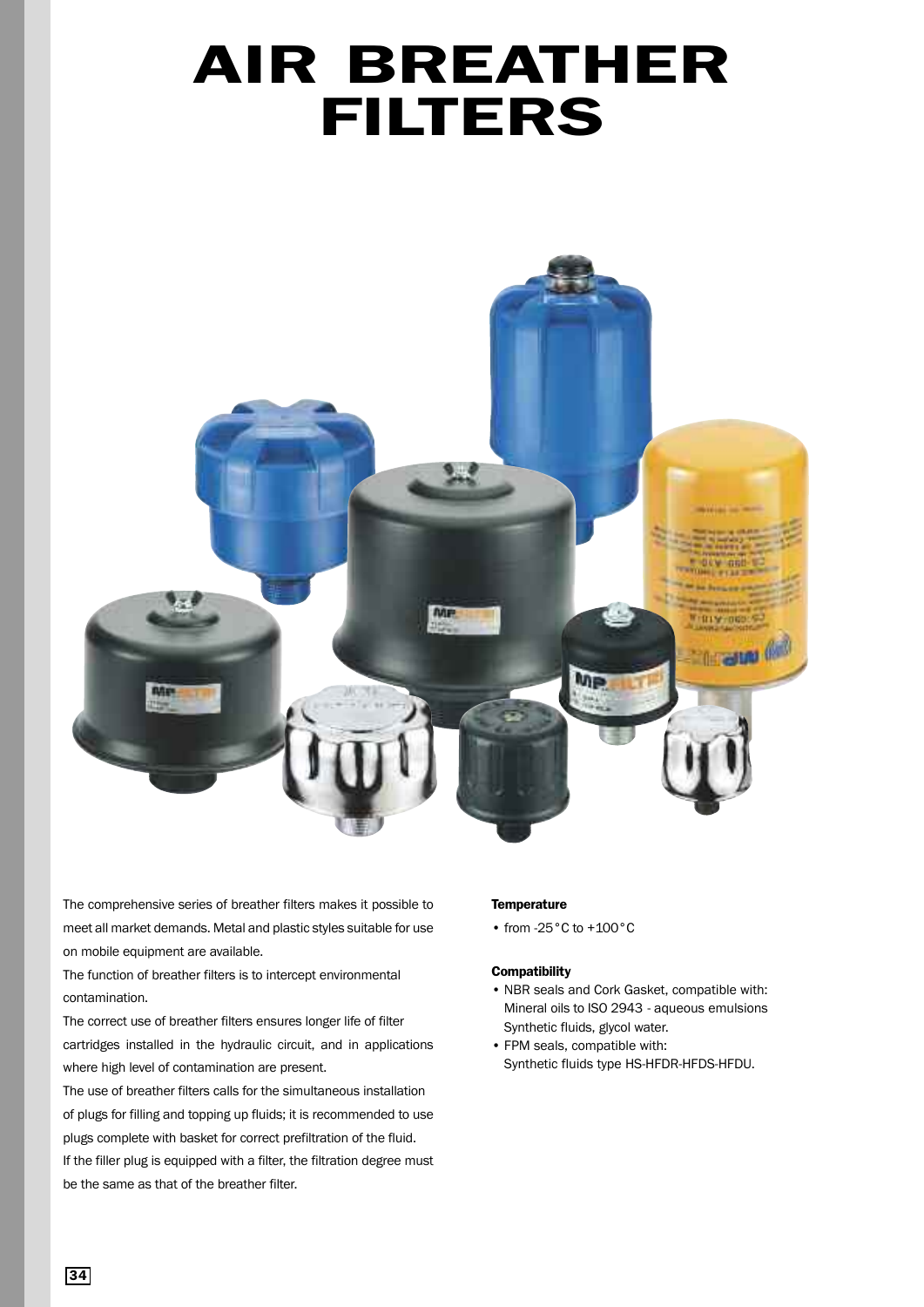## **Series TA 46**

### **Dimensions**

### **Threaded connection**



#### **TA46 G - N** (Materials)

**TA46G-N...P01** With filter

- **1 -** Cover: Chrome plated steel
- **2 -** Filter element: Impregnated paper Polyurethane
- **3 -** Flange: Galvanised Steel
- **4 -** Threaded connection: Phosphated Steel



|                   | Flow rate with $\Delta p$ : 0,02 bar |
|-------------------|--------------------------------------|
| <b>Filtration</b> | $I_N/m$ in                           |
| 3 µm              | 150                                  |

10 µm 200 **Weight** 

TA 46: 0,110 kg

| <b>Connection</b> | A           |
|-------------------|-------------|
|                   |             |
| G                 | G 1/4"      |
| N                 | $1/4$ " NPT |

## **Ordering information**

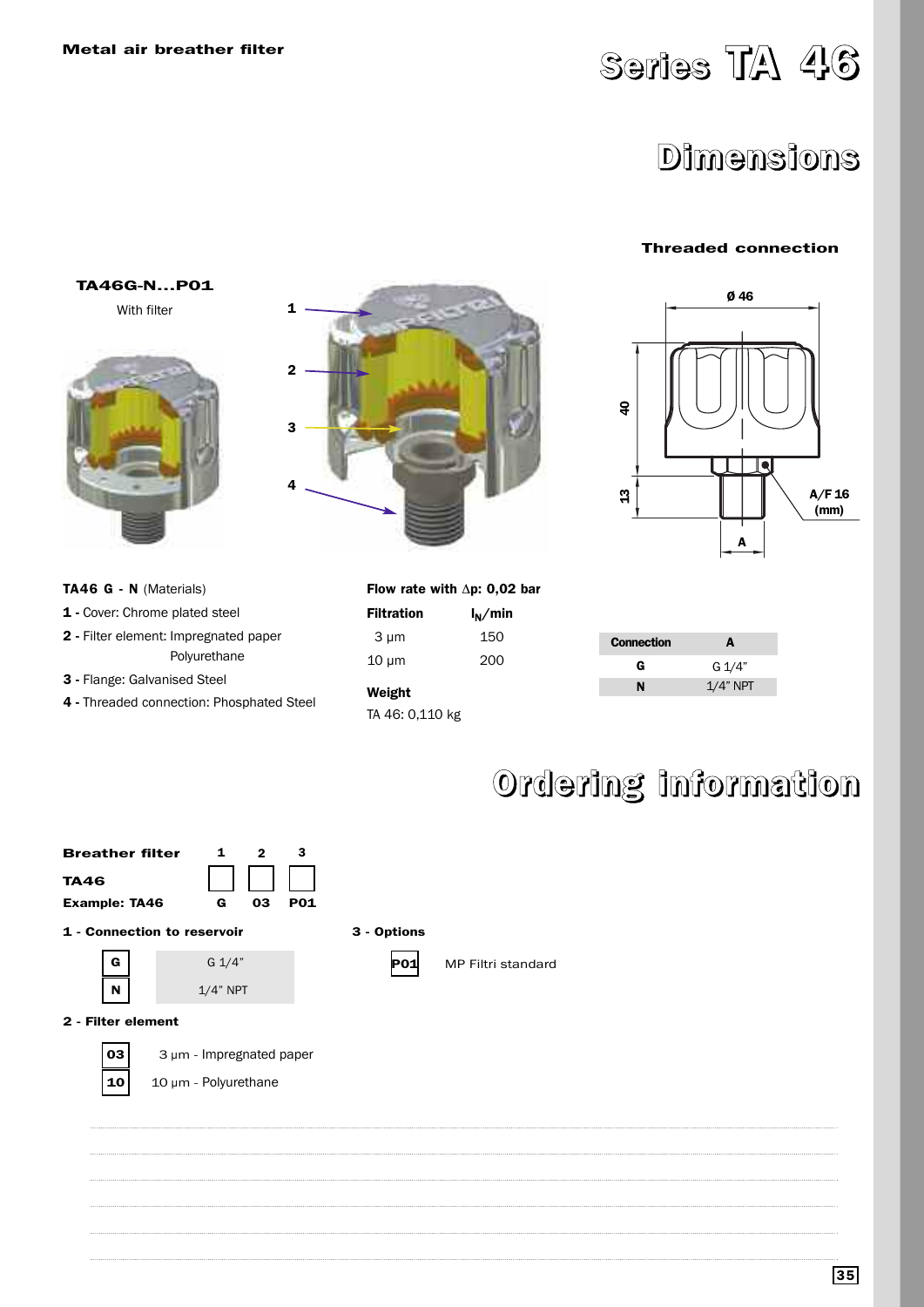## **Series TA 80**

### **TA80.....P01**

With filter



**TA80.03.9P01** With anti-splash feature



**TA80....1P01** With filter and pressurisation valve



### **Dimensions**

### **Threaded connection**



| <b>Connection</b> | A               |
|-------------------|-----------------|
| G                 | $G \frac{3}{4}$ |
| N                 | $3/4"$ NPT      |

**Flow rate with** Δ**p: 0,02 bar** Filtration  $I_N/m$ in 3 µm 450 10 µm 550

**Weight**

TA 80: 0,350 Kg

## **Ordering information**



**TA80** 



#### **TA80 G** (Materials)

**1 -** Cover: Chrome Plated Steel

- **2 -** Filter element: Impregnated paper Polyurethane
- **3 -** Pressurisation valve: Nylon

Galvanised Steel NBR

- **4 -** Flange: Galvanised Steel
- **5 -** Threaded connection: Galvanised Steel
- **6 -** Anti-slosh feature: Galvanised Steel

**36**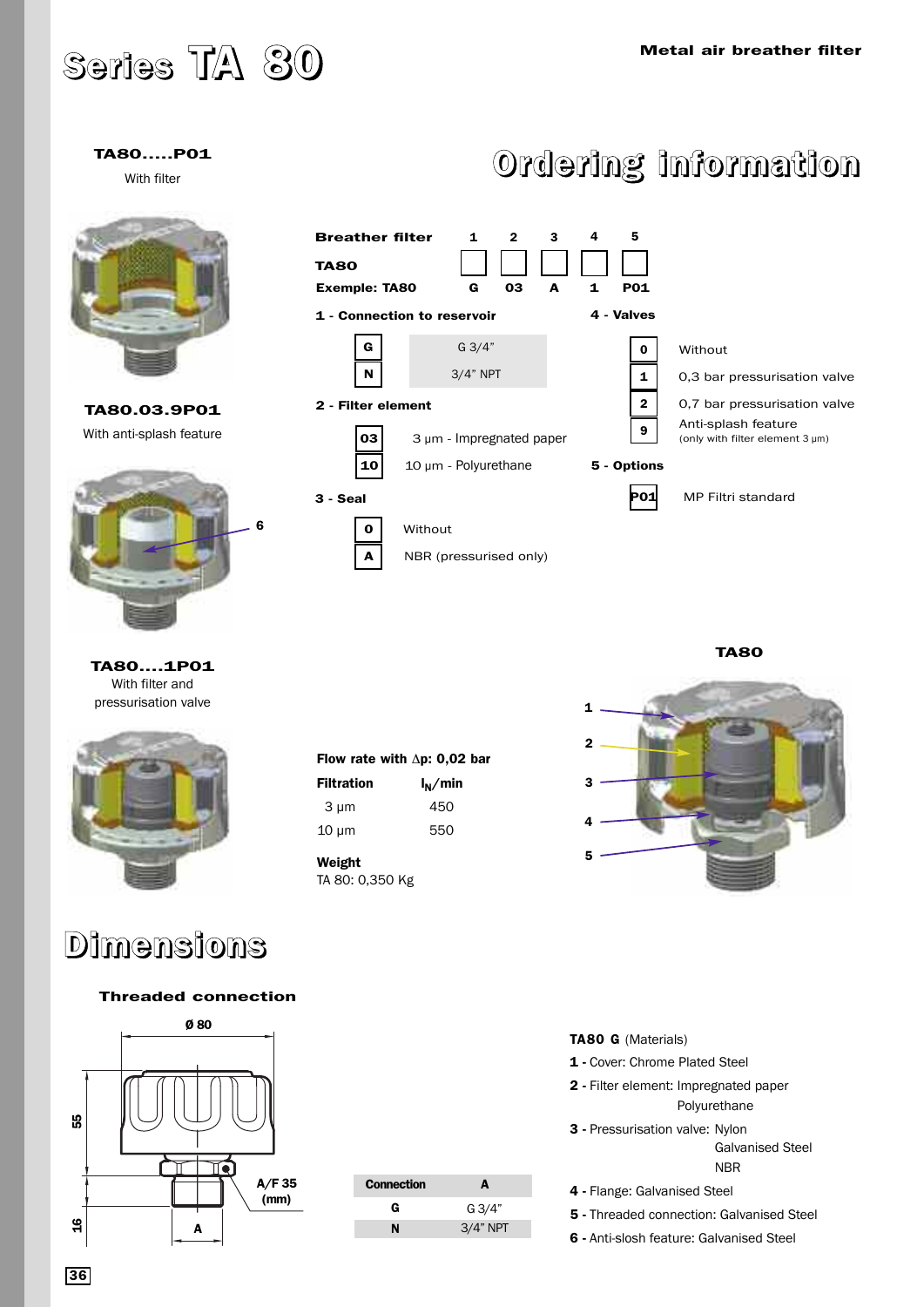

## **Ordering information**



#### **TAP 90 G** With filter



| 1 - Cover/ringnut: Nylon             |                                                               |  |
|--------------------------------------|---------------------------------------------------------------|--|
|                                      | <b>2</b> - Breather filter: Impregnated paper<br>Polyurethane |  |
| <b>3 - Seal: NBR</b>                 |                                                               |  |
|                                      |                                                               |  |
| Flow rate with $\Delta p$ : 0.02 bar |                                                               |  |
| <b>Filtration</b>                    | $I_N/m$ in                                                    |  |
| 3 µm                                 | 450                                                           |  |
| 10 um                                | 550                                                           |  |

**TAP90** (Materials)

**Weight** TAP 90: 0,130 Kg

**TAP G** With Pressurisation



**TAP G** With Dipstick



### **Dimensions**

### **TAP 90 for connection on weld flange**





|   | A          | в      |
|---|------------|--------|
| G | M52x2      | Ø 52.5 |
| н | G 1 1/2"   | Ø48.5  |
| L | G 1 1/4"   | Ø42    |
| м | $3/4"$ NPT |        |
| N | 1" NPT     |        |
| 0 | G3/4"      |        |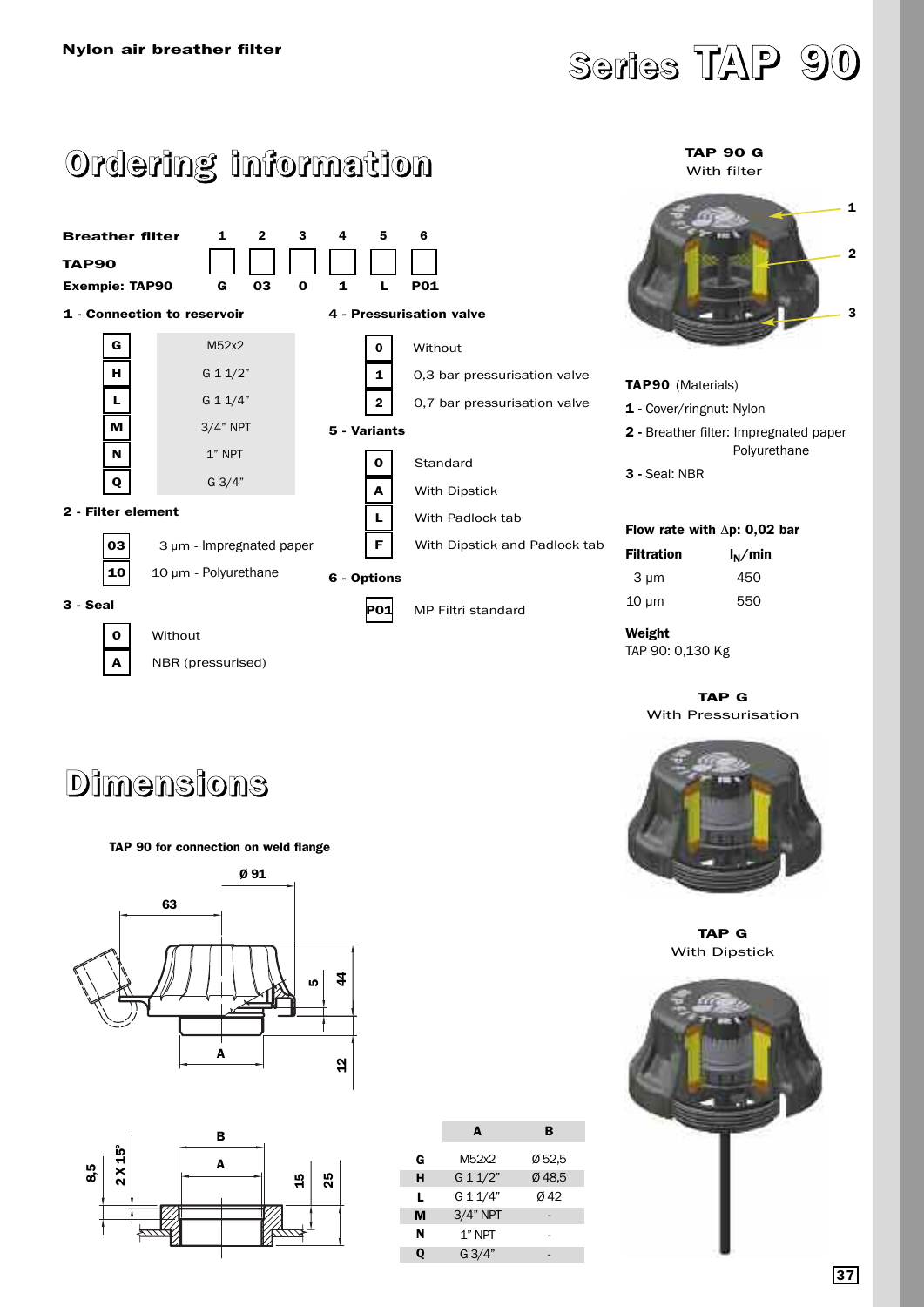## **Series SAP 50**





**Dimensions**



| <b>SAP050</b> (Materials)                                    |  |  |
|--------------------------------------------------------------|--|--|
| 1 - Cover/Connection: Nylon                                  |  |  |
| <b>2</b> - Filter element: Impregnated paper<br>Polyurethane |  |  |
| 3 - Pressurisation: Nylon<br>Galvanised steel<br>NBR         |  |  |
| 4 - Seal: NBR                                                |  |  |
| Flow rate with $\Delta p$ : 0.02 bar                         |  |  |
| <b>Filtration</b><br>$I_N/m$ in                              |  |  |
| $10 \mu m$<br>204                                            |  |  |

| Connection to reservoir " A " |  |  |
|-------------------------------|--|--|
| Type CAD                      |  |  |

| Type SAP 50 |                            |        |                  |                 |
|-------------|----------------------------|--------|------------------|-----------------|
| G1          | G2                         | G3     | G4               | G5              |
| G 1/4"      | G 3/8"                     | G 1/2" |                  | G 3/4" 1/4" NPT |
| G6          | G7                         | G8     | G9               | G10             |
|             | 3/8" NPT 1/2" NPT 3/4" NPT |        | SAF <sub>6</sub> | <b>SAF 12</b>   |

**Quantity per pack Number of Parts SAP50** 10

| <b>Dimensions</b> |  |  |
|-------------------|--|--|
|                   |  |  |

| Type SAP D1       |      | H1   | H <sub>2</sub> | H3 |
|-------------------|------|------|----------------|----|
|                   |      |      |                |    |
| 50 G1             |      |      |                |    |
| 50 G <sub>2</sub> |      |      |                |    |
| 50 G3             |      |      |                |    |
| 50 G4             | 50,5 | 12   | 36             | 48 |
| 50 G5             |      |      |                |    |
| 50 G6             |      |      |                |    |
| 50 G7             |      |      |                |    |
| 50 G8             |      |      |                |    |
| 50 G9             |      |      |                |    |
| 50 G10            | 50.5 | 14.5 | 35             | 50 |

## **Ordering information**



**Weights** 

SAP 050: 0,040 kg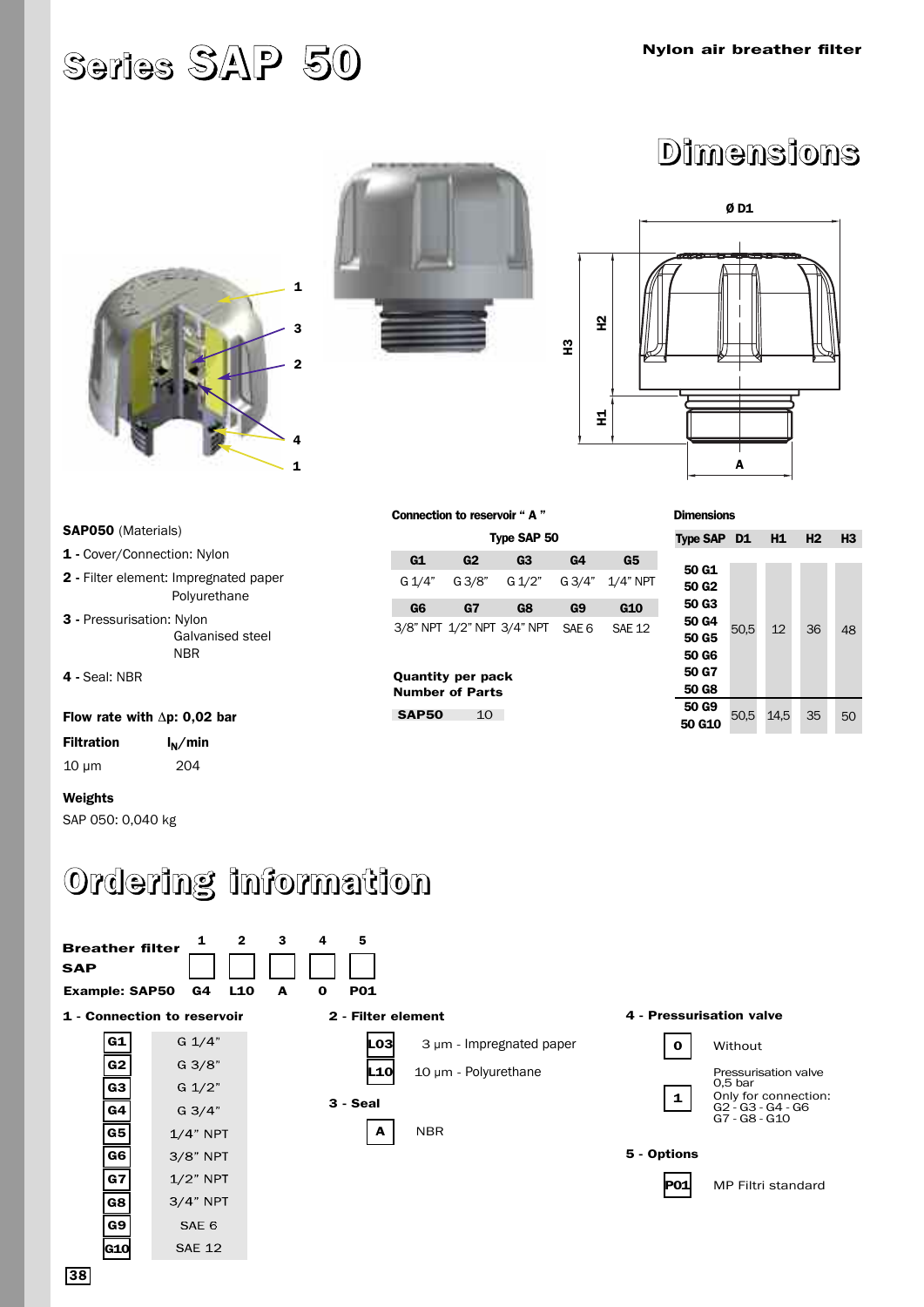## **Series SAP 054 - 075**

### **Dimensions**



| <b>SAP 054 - 075</b> (Materials)             | <b>Flow rat</b>   |
|----------------------------------------------|-------------------|
| 1 - Cover: Nylon                             | <b>Filtration</b> |
| <b>2</b> - Connection: Nylon                 | <b>SAP 054</b>    |
| <b>3</b> - Filter element: Impregnated paper | 3 µm              |
| Weights                                      | $10 \mu m$        |
| SAP 054: 0.060 Kg                            | <b>SAP 075</b>    |
| SAP 075: 0,150 Kg                            | 3 um              |

|                | Flow rate with $\Delta p$ : 0.02 bar |
|----------------|--------------------------------------|
| Filtration     | $I_N/m$ in                           |
| <b>SAP 054</b> |                                      |
| 3 µm           | 200                                  |
| $10 \mu m$     | 250                                  |
| <b>SAP 075</b> |                                      |
| 3 µm           | 350                                  |
| 10 µm          | 400                                  |
|                |                                      |



| Connection to reservoir "A" |  |  |  |
|-----------------------------|--|--|--|
|                             |  |  |  |

| <b>Type SAP</b> | G1            | G2            | G3     | G4          | G5                      |
|-----------------|---------------|---------------|--------|-------------|-------------------------|
|                 |               |               |        |             |                         |
| 054             |               | G 3/8" G 1/2" | $\sim$ | $1/2$ " NPT | -                       |
| 075             | G 1/2" G 3/4" |               | $\sim$ |             | $1/2$ " NPT $3/4$ " NPT |

### **Dimensions**

| <b>Type SAP</b>              | D <sub>1</sub> | <b>H1</b> | H <sub>2</sub> | H <sub>3</sub> | $A/F$ (mm) |
|------------------------------|----------------|-----------|----------------|----------------|------------|
| 054 G1<br>054 G <sub>2</sub> |                |           |                |                | 22         |
| 054 G4                       | 54             | 13,5      | 51             | 8              | 27         |
| 075 G1<br>075 G <sub>2</sub> | 75             | 17        | 64             | 9              | 32         |
| 075 G4<br>075 G5             |                |           |                |                | 27<br>32   |

## **Ordering information**

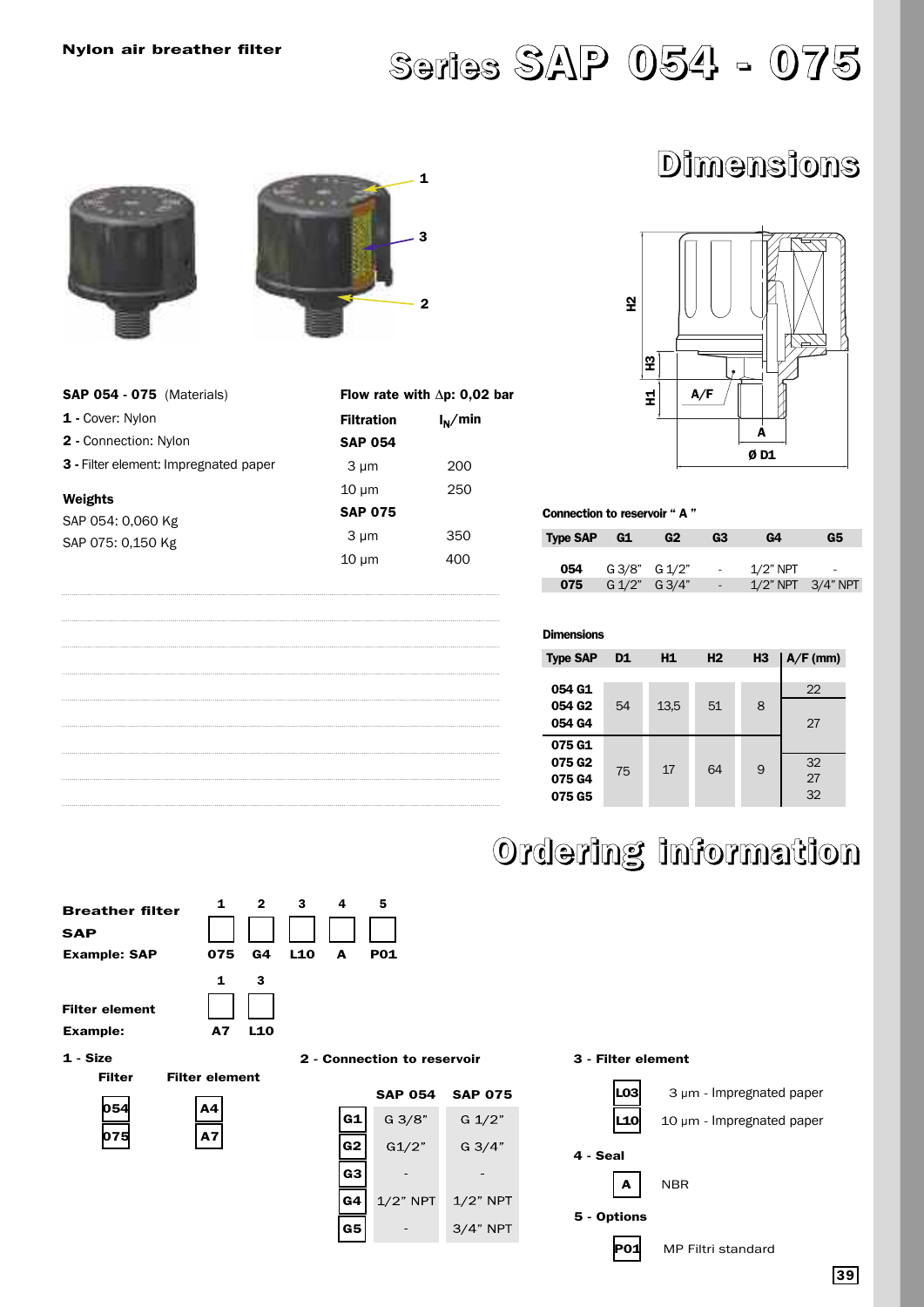## **Series SAP 115**







**Clogging indicator Set pressure: - 0.062 bar ± 10% Manual reset**

### **SAP115** (Materials)

**1 -** Cover: Nylon

- **2 -** Filter element: Microfibre Impregnated paper
- **3** Connection: Nylon
- **4 -** Seals: NBR FPM

### **Weight**  SAP 115 1: 0,410 Kg SAP 115 2: 0,525 Kg

## **Dimensions**





### **SAP 115 1**



#### **SAP 115 1 - Dimension**

| <b>Connection A</b> |                       |    | $A/F$ H1 H2 H3 |  |
|---------------------|-----------------------|----|----------------|--|
| A                   | G 1" 41 106 18 17     |    |                |  |
| в                   | M33x2                 | 41 | 106 18 17      |  |
| c.                  | G 1 1/2" 55 111 23 22 |    |                |  |

### **SAP 115 2 - Dimension**

| <b>Connection A</b> |                       | $A/F$ H1 H2 H3 |  |
|---------------------|-----------------------|----------------|--|
|                     |                       |                |  |
| A                   | G 1" 41 171 18 17     |                |  |
| в                   | M33x2                 | 41 171 18 17   |  |
| c.                  | G 1 1/2" 55 176 23 22 |                |  |

### **Flow rate with** Δ**p: 0,02 bar**

| Connection   Filtration |                        | $I_N/m$ in   | $I_N/m$ in<br>SAP 115 1 SAP 115 2 |
|-------------------------|------------------------|--------------|-----------------------------------|
| G 1"<br>M33x2           | L10<br>A <sub>03</sub> | 2170<br>1830 | 2800<br>2800                      |
| G 11/2"                 | L10<br>A <sub>03</sub> | 2330<br>1995 | 3000<br>3000                      |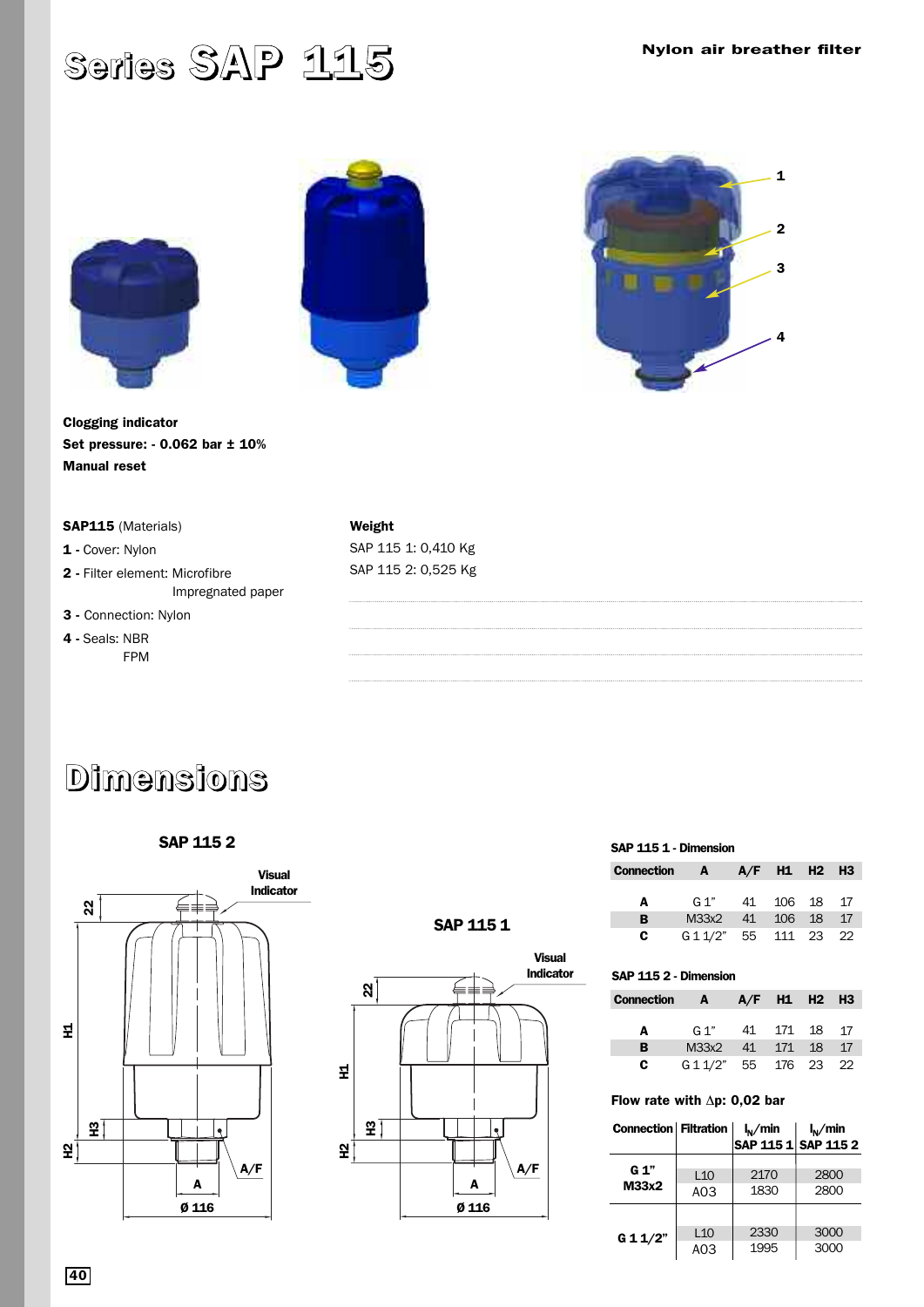## **Spare parts**



### **TAP SAP 115 spare parts**

| Item.          | <b>Description</b>       | Q.ty         | <b>Filler cap series</b><br><b>SAP 115</b>       |                 |  |  |
|----------------|--------------------------|--------------|--------------------------------------------------|-----------------|--|--|
| 1              | Complete filler cap      | 1            |                                                  | See order table |  |  |
| $\mathbf{2}$   | <b>Filter Element</b>    | $\mathbf 1$  | See order tablee                                 |                 |  |  |
| 3              | Indicator kit            | 1            | <b>NBR</b><br><b>FPM</b><br>02005187<br>02005188 |                 |  |  |
| 3a             | Visual indicator         | $\mathbf{1}$ | S62P01                                           |                 |  |  |
| 3 <sub>b</sub> | Seal                     | $\mathbf{1}$ | 0-R 3106 Ø 26.64 X 2.62                          |                 |  |  |
| 3 <sub>c</sub> | Indicator securing screw | $\mathbf{1}$ | 01022670                                         |                 |  |  |
| 3d             | O-R indicator            | $\mathbf{1}$ | 0-R 2112 Ø 28,3 x 1,78                           |                 |  |  |

### **Changing the filter element in SAP 115 series filler caps**

- 1 Thoroughly clean the filler cap and adjacent parts.
- 2 Unscrew and raise the cover.
- 3 Replace the filter element.
- 4 Screw the cover.





## **Ordering information**



**A03** 3 µm - Microfibre

**10** 10 µm - Impregnated paper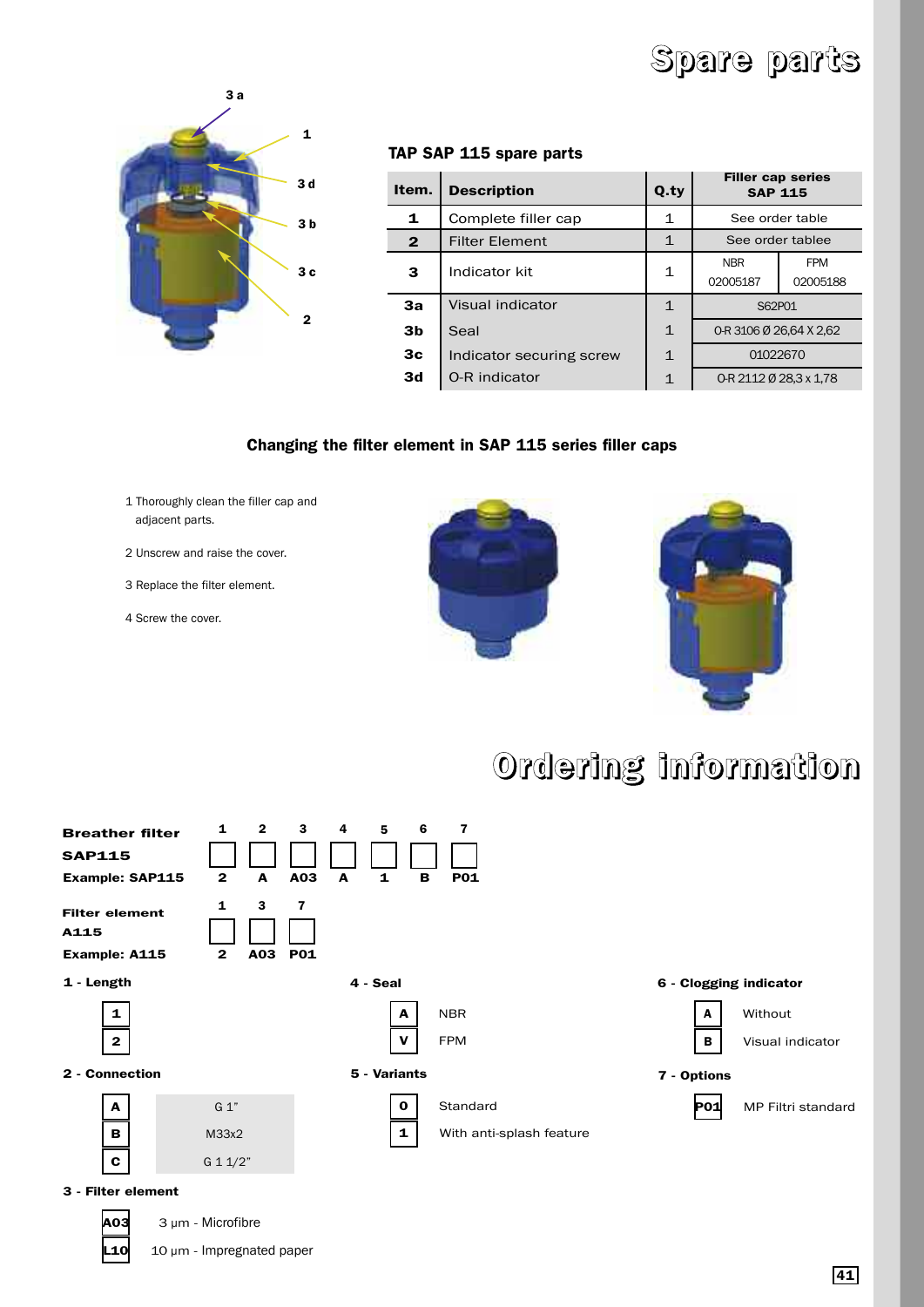## **Series SA Metal air breather filter**





## **Dimensions**



- **SA** (Materials)
- **1** Screw: Galvanised Steel
- **2 -** Washer: Teflon
- **3 -** Cover: Steel
- **4 -** Filter element: Impregnated paper
- **5 -** Ring: Galvanised Steel
- **6** Seal: NBR

**Weight** 

SA 036: 0,080 Kg SA 053: 0,150 Kg SA 075: 0,260 Kg SA 115: 0,400 Kg SA 145: 0,590 Kg SA 185: 1,220 Kg

**7 -** Connection: Anodised Aluminium Galvanised Steel

| <b>Dimension</b>   |     |    |                |                |            |
|--------------------|-----|----|----------------|----------------|------------|
| <b>Type</b>        | D1  | H1 | H <sub>2</sub> | H <sub>3</sub> | $A/F$ (mm) |
|                    |     |    |                |                |            |
| 036                | 36  | 13 | 36,5           | 9              | 22         |
| 053                | 53  | 13 | 52,5           | 7              | 22         |
| 075 G1             |     | 13 |                |                | 27         |
| 075 G <sub>2</sub> | 75  | 17 | 68,5           | 11,5           | 32         |
| 075 G4             |     | 15 |                |                | 27         |
| 075 G5             |     | 20 |                |                | 32         |
| 115                | 115 | 17 | 80             | 11             | 38         |
| 145                | 145 | 25 | 115            | 13             | 55         |
| 185                | 185 | 25 | 164            | 23             | 80         |

#### **Connection to reservoir " A "**

| <b>Type</b> | G1              | G2          | G3 | G4                         | G5 | G6 |
|-------------|-----------------|-------------|----|----------------------------|----|----|
|             |                 |             |    |                            |    |    |
| 036         | G 1/4"          | G3/8" G1/2" |    | 1/4" NPT 3/8" NPT 1/2" NPT |    |    |
| 053         | $G \frac{1}{4}$ | G3/8"       |    | 1/4" NPT 3/8" NPT          |    |    |
| 075         | G 1/2" G 3/4"   |             |    | 1/2" NPT 3/4" NPT          |    |    |
| 115         | $G_1$           |             |    | $1"$ NPT                   |    |    |
| 145         | G 11/2"         |             |    | 1 1/2" NPT                 |    |    |
| 185         | G 2 1/2"        |             |    | 2 1/2" NPT                 |    |    |

# **Ordering information**

**Flow rate with** Δ**p: 0,02 bar Type 3 µm 10 µm**

**036** 140 140 **053** 250 250 **075** 350 400 **115** 800 850 **145** 1800 1850 **185** 2300 2500

 $I_N/m$ in

| <b>Breather filter</b><br><b>SA</b><br><b>Example: SA</b> | 1<br>075              | $\overline{2}$<br>3<br>L10<br>G <sub>4</sub> | 4<br>А                      | 5<br><b>P01</b> |           |              | <b>Filter element</b><br><b>Example:</b> |                   | 1<br>3<br>A7<br>L10 |                                |
|-----------------------------------------------------------|-----------------------|----------------------------------------------|-----------------------------|-----------------|-----------|--------------|------------------------------------------|-------------------|---------------------|--------------------------------|
| 1 - Size                                                  |                       |                                              | 2 - Connection to reservoir |                 |           |              |                                          |                   | 3 - Filter element  |                                |
| <b>Filter</b>                                             | <b>Filter element</b> | <b>Type</b>                                  | G1                          | G <sub>2</sub>  | G3        | G4           | G5                                       | G6                | LO3                 | $3 \mu m$ - Impregnated paper  |
| $\boldsymbol{0}$ 36                                       | <b>Aos</b>            | 036                                          | G 1/4"                      | G3/8"           | $G\,1/2"$ | $1/4"$ NPT   |                                          | 3/8" NPT 1/2" NPT |                     |                                |
|                                                           |                       |                                              |                             |                 |           |              |                                          |                   | L10                 | $10 \mu m$ - Impregnated paper |
| 053                                                       | <b>A5</b>             | 053                                          | G 1/4"                      | G3/8"           | $\sim$    | $1/4"$ NPT   | 3/8" NPT                                 | $\sim$            | s.                  | Without                        |
| 075                                                       | <b>A7</b>             | 075                                          | G 1/2"                      | G3/4"           | $\sim$    | $1/2$ " NPT  | $3/4"$ NPT                               | $\sim$            | 4 - Seal            |                                |
| 115                                                       | A8                    | 115                                          | G1"                         |                 | $\sim$    | $1$ " NPT    |                                          | ٠                 |                     |                                |
|                                                           |                       |                                              |                             |                 |           |              |                                          |                   | A                   | <b>NBR</b>                     |
| <b>145</b>                                                | A10                   | 145                                          | G11/2"                      |                 | $\sim$    | $11/2$ " NPT |                                          | $\blacksquare$    | 5 - Options         |                                |
| <b>185</b>                                                | A11                   | 185                                          | G 2 1/2"                    |                 | $\sim$    | 21/2" NPT    |                                          |                   |                     |                                |
|                                                           |                       |                                              |                             |                 |           |              |                                          |                   | P01                 | MP Filtri standard             |

|--|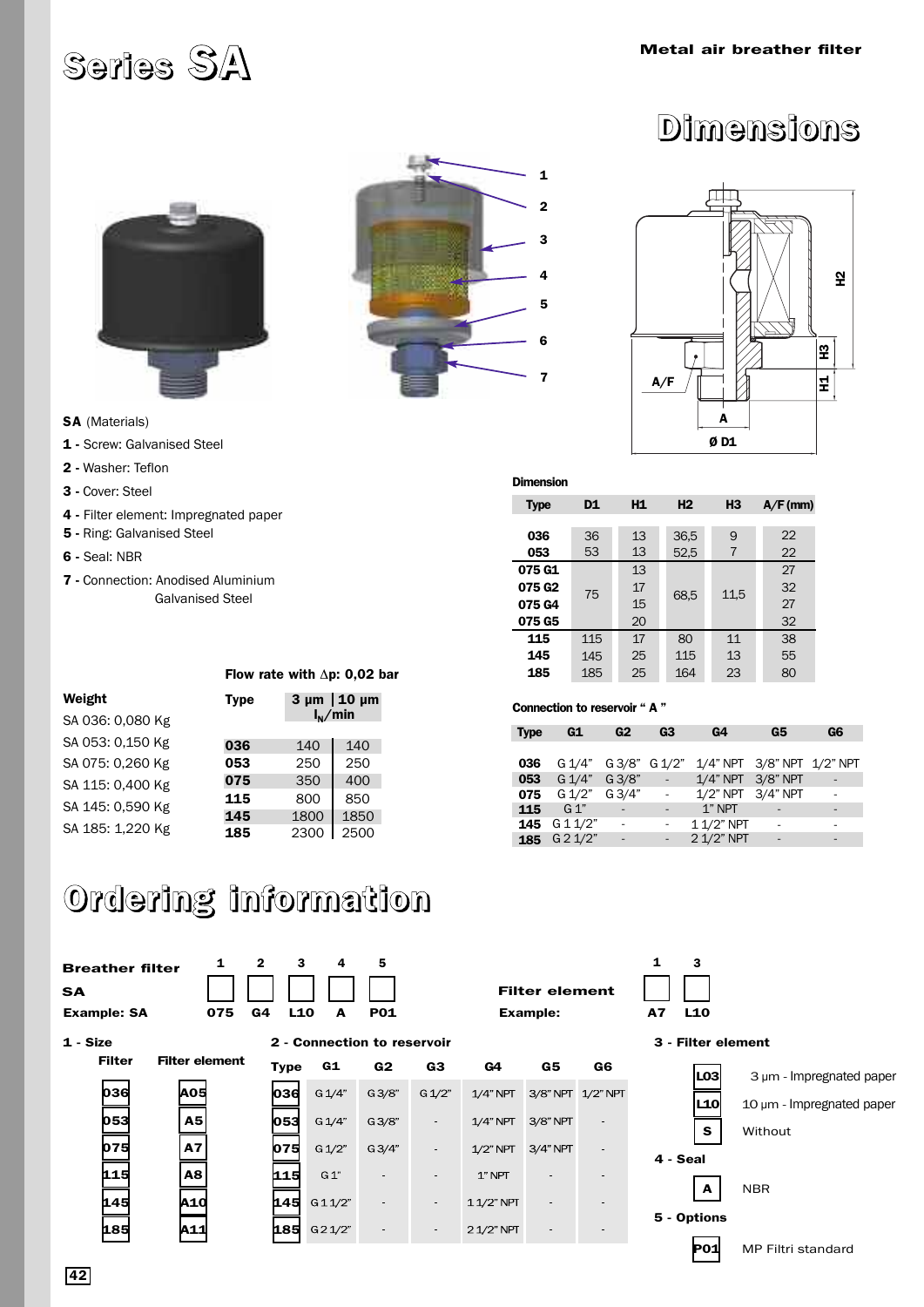## **Series SCS Metal air breather filter**



### **SCS 050**  A03 A10 P10



**Type** | **Filtration**  $I_N/m$ in

**Flow rate with** Δ**p: 0,02 bar**



**SCS** (Materials) Riser: Galvanised Steel

**Weight**  SCS050...G1: 0,200 Kg SCS050...G2: 0,265 Kg SCS100...G1: 0,450 Kg SCS100...G2: 0,645 Kg

CS/CG050: 0,73 Kg CS/CG070: 0,95 Kg CS100: 1,3 Kg CS150: 1,6 Kg CG100: 1,3 Kg CG150: 1,6 Kg

### **Dimensions SCS - CS - CG**

| <b>Type</b>     | D1  | H1  | H <sub>2</sub> | H <sub>3</sub> |
|-----------------|-----|-----|----------------|----------------|
|                 |     |     |                |                |
| <b>CS/CG050</b> | 96  | 143 | 195            | 20             |
| <b>CS/CG070</b> | 96  | 210 | 262            | 20             |
| <b>CS100</b>    | 129 | 180 | 232            | 25             |
| <b>CS150</b>    | 129 | 220 | 272            | 25             |
| <b>CG100</b>    | 129 | 180 | 232            | 30             |
| CG150           | 129 | 265 | 317            | 30             |

| <b>SCS Riser dimensions</b> |              |                |                |  |  |
|-----------------------------|--------------|----------------|----------------|--|--|
| <b>Type</b>                 | A            | D <sub>2</sub> | D <sub>3</sub> |  |  |
| <b>SCS050G1</b>             | G3/4"        | 18             | 32             |  |  |
| <b>SCS050G2</b>             | 1" 12 UN     | 18             | 32             |  |  |
| <b>SCS100G1</b>             | $G$ 1 1/4"   | 32             | 48             |  |  |
| <b>SCS100G2</b>             | 1 1/2" 16 UN | 32             | 48             |  |  |

## **Dimensions**

**SCS XXX C SCS XXX F H3 H3 Flange holes for Ø D1 Ø D1 SCS 100 F H1** 보 **52 H1 H2 A A H2 60°** ន **52 9 Ø D2 Ø D2 Gasket Ø 42x32x2 Gasket Ø 42x32x2 Ø D3 (60Sh) (60Sh) (for SCS 100) (for SCS 100)**

**Flange holes for** 



**SCS 050 F**